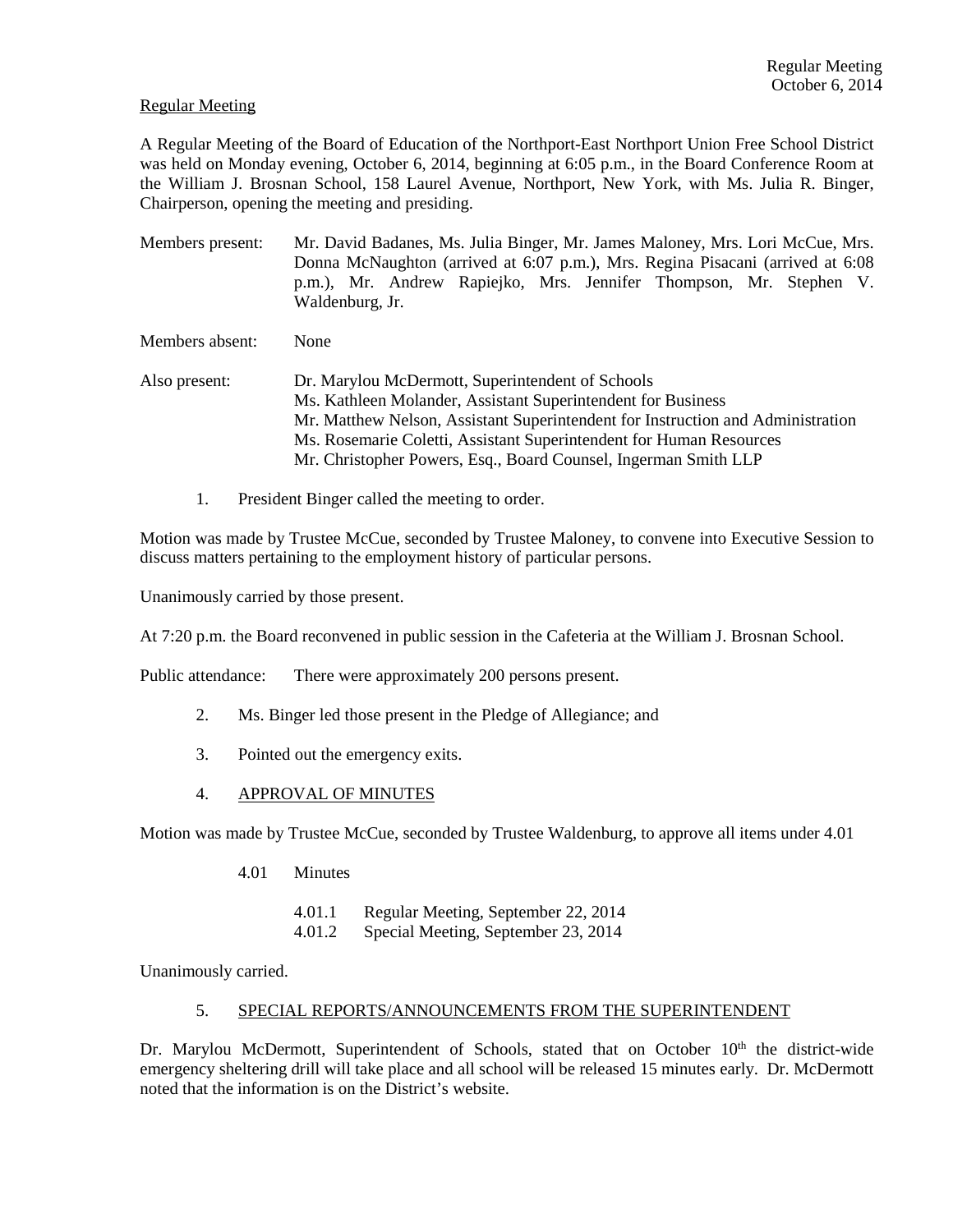Dr. McDermott stated that the Northport High School Tiger Marching Band will perform at the Newsday Marching Band Festival on Thursday, October  $16<sup>th</sup>$ . The location of the festival was moved to the Mitchel Field Athletic Complex.

Board Counsel Christopher Powers gave an update on the high school mixer. Counsel Powers stated that he was charged with the responsibility of investigating the circumstances of the Hobart mixer to see if there was any evidence of criminality. Mr. Powers stated that he conducted the investigation and reviewed documents and based upon his review there is absolutely no evidence of criminality. Mr. Powers stated that there was a policy violation that needs to be tightened up.

### 5.01 For Information: Upcoming Meetings.

The President of the Board reviewed the upcoming Board of Education meetings scheduled for October  $20<sup>th</sup>$ , November  $3<sup>rd</sup>$ , and November  $17<sup>th</sup>$ .

### 6. COMMUNICATIONS

There were no communications to the Board.

### 7. PUBLIC PARTICIPATION

Name Comment

Joseph Sabia Stated that he waited 30 days to receive information regarding his FOIL Resident request on documentation of the Hobart mixer and that the document he received had no date, appeared to have two different writing and there was no signature. Mr. Sabia stated that there is a Board policy that should be followed regarding disposal of school equipment and that he was very disappointed in the school board.

to be considered in September of 2015. Ms. Cosgun stated that the

Counsel Powers stated that the two mixers in question are very old, one made in 1956 and one in 1966. The approximate value of the parts was between \$100 and \$150. Mr. Powers stated that the analysis was that there was no evidence of criminality but there was a policy violation.

Robyn Carlson Stated that she still has a bus issue and was granted a ride along on the Parent bus. Ms. Carlson stated that the bus did not stop at the correct entrance which in the regulation is Dogwood Road and the school entrance sign at entrance drive. Ms. Carlson stated that the bused children are getting bused to the inner circle. Ms. Carlson requested that her children be allowed on the bus.

Dr. McDermott stated that another ride along will be arranged.

| Stated that she is there along with a few hundred members of the UTN not<br>as a sign of protest but as a sign of unity. Ms. Blanck stated that the UTN<br>feels very strongly about the education programs of the District and many<br>are concerned community members. They are here to support the<br>District, the education programs and the children and asked the Board for<br>their support of the UTN. |
|-----------------------------------------------------------------------------------------------------------------------------------------------------------------------------------------------------------------------------------------------------------------------------------------------------------------------------------------------------------------------------------------------------------------|
| Stated that she received the documentation from the transportation<br>department for a child safety zone but the petition must be filed by March                                                                                                                                                                                                                                                                |
|                                                                                                                                                                                                                                                                                                                                                                                                                 |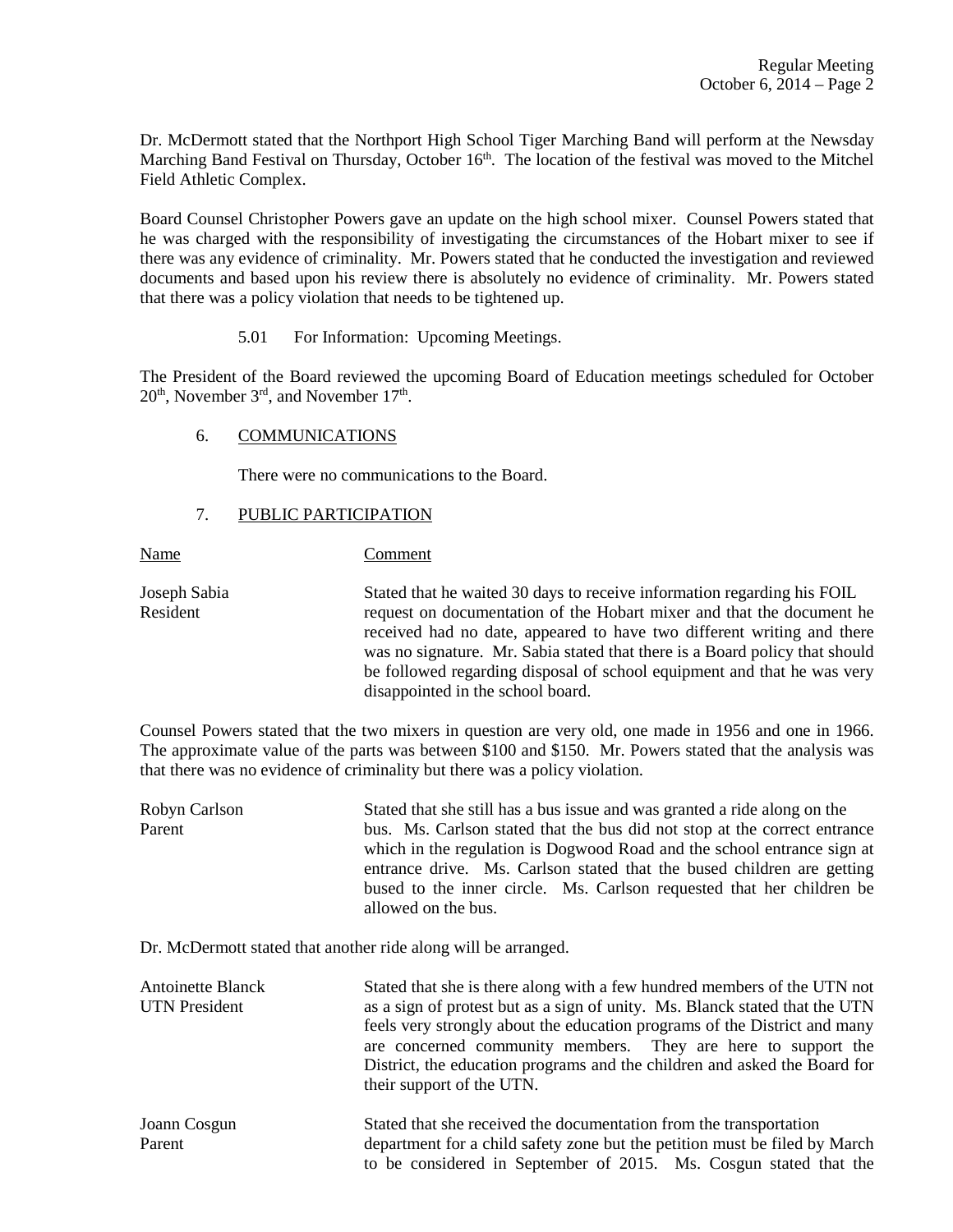District has repeatedly stated that safety is the number one priority but the entrance her son has to use to get to East Northport Middle School is on a dead end street and is not safe. Ms. Cosgun requested her son be allowed to take the bus.

Dr. McDermott stated that she spoke with Principal DeStefano and that personnel will be assigned to the back entrance of the school.

Pat Gardiner Asked if there was a clear path from the back entrance to the school at NHS PTSA East Northport Middle School and asked if there was guest wifi access at all schools.

Trustee Waldenburg requested that the administration make sure the rear entrance path to East Northport Middle School is secure and cleared.

Mr. Nelson stated that there is guest wifi access at all schools.

| Ellen Baxter Hatch       | Inquired how large scale events such as concerts, plays and sporting      |
|--------------------------|---------------------------------------------------------------------------|
| PTA Council Co-President | events will be handled with the new entry procedures at the secondary     |
|                          | Level and asked why a ConnectEd call has not gone out about the district- |
|                          | wide emergency sheltering drill.                                          |

Security Supervisor Nolan Briggs stated that he is presently in conversations with the secondary principals to come up with procedures for events that happen after the school day. Mr. Briggs noted that the ConnectEd call regarding the emergency sheltering drill was scheduled for Wednesday but will be sent on Tuesday instead.

Kelly Clark Asked what the procedure is for deciding on policies with regards to handling large events at the secondary schools.

Dr. McDermott stated that each building has a safety team and this issue will be discussed.

# 8. SUPERINTENDENT'S REPORT, GENERAL - FOR BOARD ACTION

Motion was made by Trustee Waldenburg, seconded by Trustee Badanes, to approve item 8.01

 8.01 Personnel Actions Report, dated October 6, 2014, attached and made part of the official minutes.

President Binger announced the retirements of Mary Taylor, Dickson Avenue Elementary School Teacher, Katherine DeAngelo, Dickinson Avenue Elementary School Teacher Aide, and Mary Ann Previte, Districtwide Bus Driver.

Vote on Trustee Waldenburg's motion to approve item 8.01 was as follows:

- YES: Mr. Badanes, Ms. Binger, Mr. Maloney, Mrs. McCue, Mrs. Pisacani, Mr. Rapiejko, Mrs. Thompson, Mr. Waldenburg
- ABSTAIN: Mrs. McNaughton

Motion passed.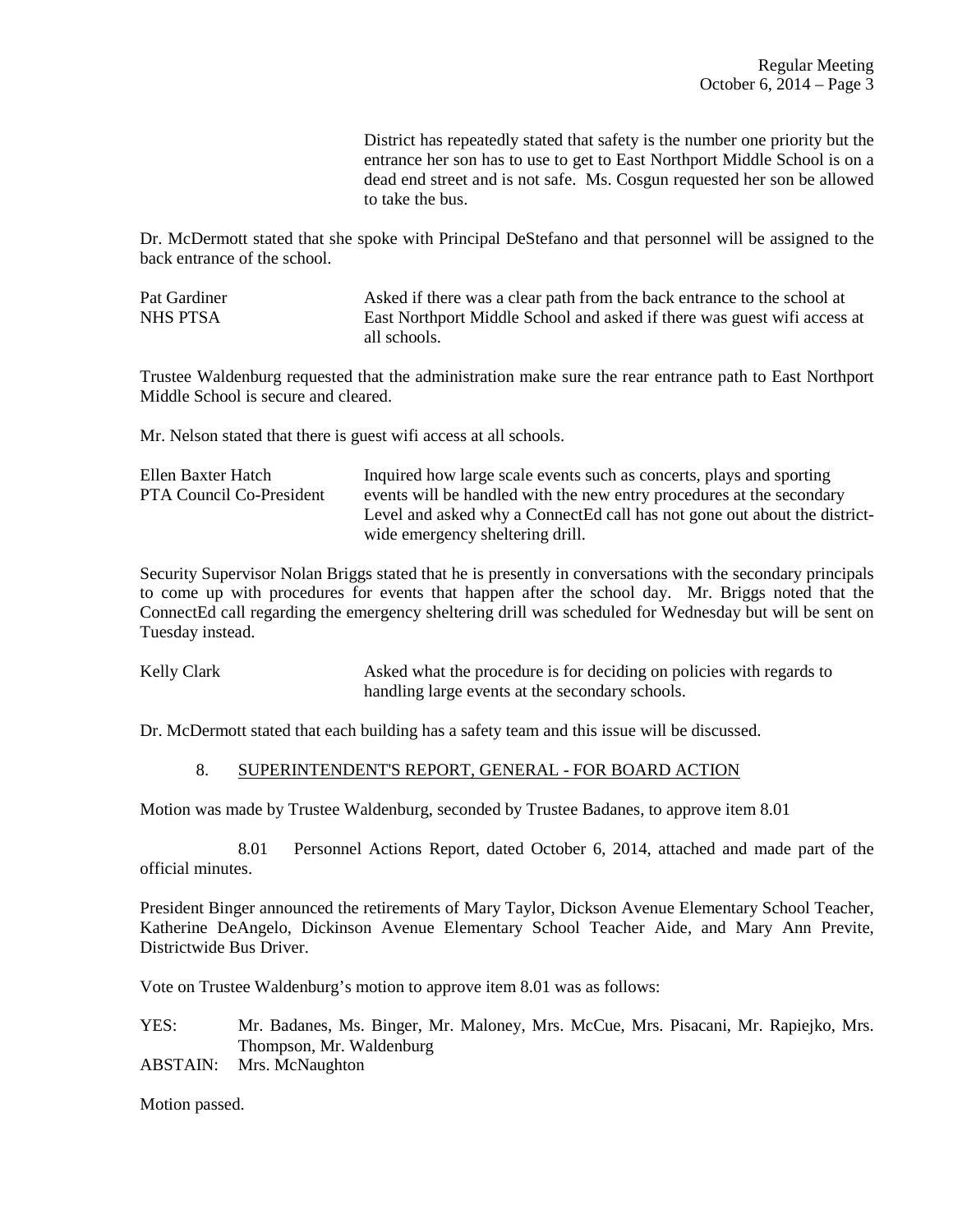Motion was made by Trustee Waldenburg, seconded by Trustee Badanes, to approve items 8.02 and 8.03

8.02 Approving Schedule J, Committee on Special Education

 8.03 Appointing the following staff members to serve as chairpersons for the Committee on Special Education (CSE) during the 2014-2015 school year:

Michael Comiskey, Noreen Digiose, Elizabeth Dragone, Melanie Fisher, Allyson Giaimo, Erin Girardin, Kristen Karkota, Karrie Kruger, Mary Christine Moser, Christina Pulaski, Lisa Quartararo, Corinne Scheidt, Martha White

Vote on Trustee Waldenburg's motion to approve items 8.02 and 8.03 was unanimously carried.

Motion was made by Trustee Waldenburg, seconded by Trustee Maloney, to approve all items under 8.04

8.04 Receiving for a second reading and adopting the following policies:

8.04.1 #2200 – "Annual Meeting and Election"

8.04.2 #4010 – "Equivalence in Instruction Staff and Materials"

8.04.3 #4321.7 – "Special Education Personnel"

 8.04.4 #4321.10 – "Public Report on Revisions to District Policies, Practices and Procedures Upon a Finding of Significant Disproportionality"

 8.04.5 #4321.20 – "District-wide and Statewide Assessments of Students with Disabilities" 8.04.6 #4321.30 – "Availability of Alternative Format Instructional Materials for Students with Disabilities" 8.04.7 #4326 – "Limited English Proficiency Instruction" 8.04.8 #9141 – "Staff Complaints and Grievances"

Trustee McCue noted that the title of Assistant Superintendent for Personnel in the policy should be changed to Assistant Superintendent for Human Resources.

8.04.9 #9320 – "Drug/Alcohol-Free Workplace"

Vote on Trustee Waldenburg's motion to approve all items under 8.04 was unanimously carried.

Motion was made by Trustee Thompson, seconded by Trustee Maloney, to approve all items under 8.05

- 8.05 Receiving for a first reading the following policies:
	- 8.05.1 #7100 "Facilities Planning" 8.05.2 #7120 – "Enrollment Projections" 8.05.3 #7130 – "Development and Land Use" 8.05.4 #7320 – "Developing Educational Specifications for Facilities" 8.05.5 #7810 – "Retirement or Closing of Facilities" 8.05.6 #8111 – "Reporting of Hazards" 8.05.7 #8130 – "School Safety Plans and Teams" 8.05.8 #8134 – "Emergency Closings" 8.05.9 #8220 – "Buildings and Grounds Maintenance and Inspection" 8.05.10 #8415 – "Alcohol and Drug Testing of Bus Drivers" 8.05.11 #8900 – "Energy Management"

Several minor revisions to the policies were recommended.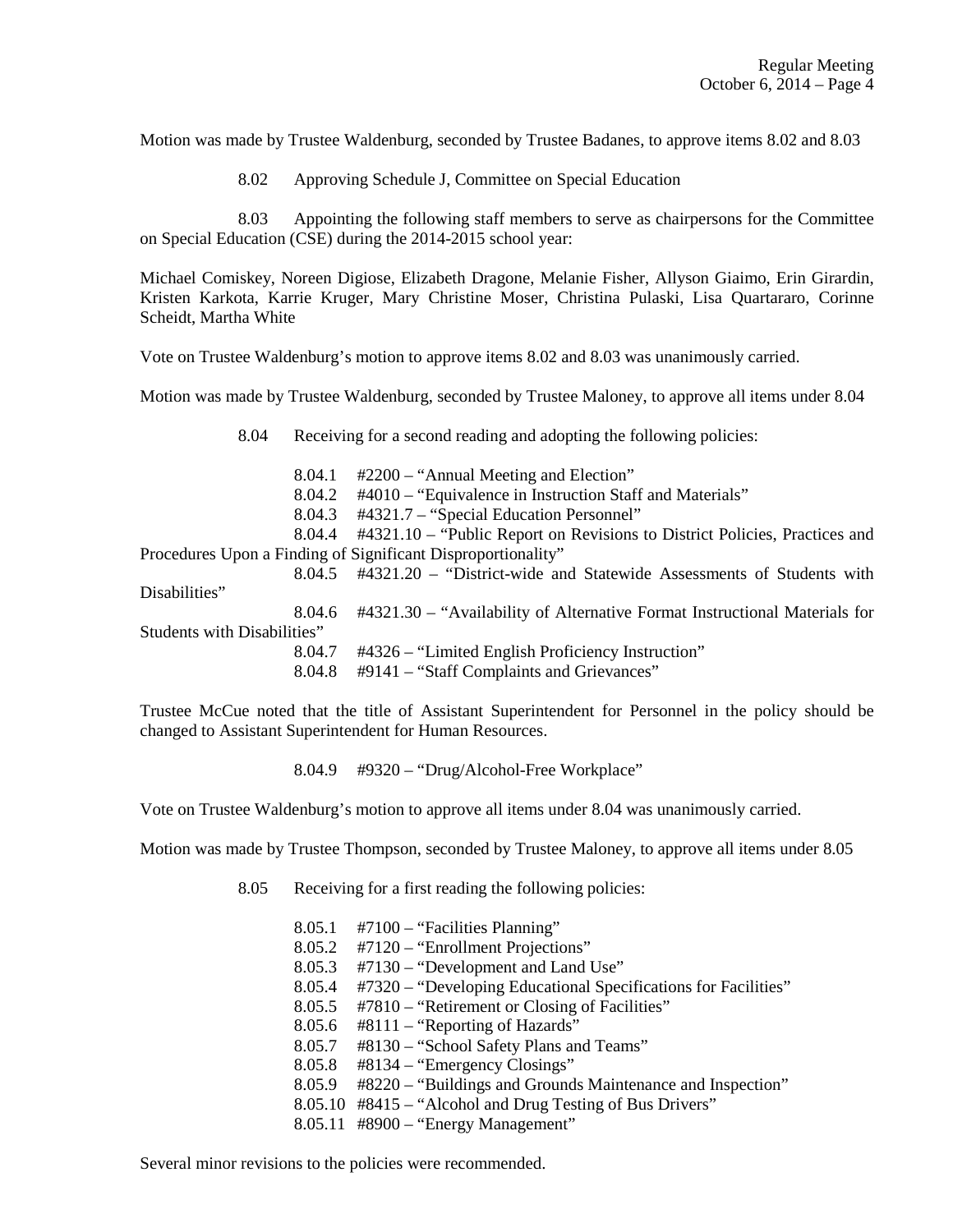Motion was made by Trustee Waldenburg, seconded by Trustee Badanes, to table item 8.05.5 Policy #7810 to await further review by Board Counsel.

Vote on Trustee Waldenburg's motion was as follows:

YES: Mr. Badanes, Ms. Binger, Mr. Maloney, Mrs. McNaughton, Mrs. Pisacani, Mr. Rapiejko, Mrs. Thompson, Mr. Waldenburg ABSTAIN: Mrs. McCue

Motion passed.

Motion was made by Trustee Rapiejko, seconded by Trustee McCue to table item 8.05.7 Policy #8130 to await further review by Board Counsel.

Vote on Trustee Rapiejko's motion to table item 8.05.7 was as follows:

- YES: Mr. Badanes, Ms. Binger, Mrs. McCue, Mrs. McNaughton, Mrs. Pisacani, Mr. Rapiejko, Mr. Waldenburg
- NO: Mr. Maloney, Mrs. Thompson

Motion passed.

Vote on Trustee Thompson's motion to approve all items under 8.05 with recommended revisions, with the exclusion of tabled items 8.05.5 Policy #7810 and 8.05.7 Policy #8130, was unanimously carried.

Motion was made by Trustee Waldenburg, seconded by Trustee Badanes, to approve all items under 9.0.

#### 9. SUPERINTENDENT'S REPORT, FINANCIAL – FOR BOARD ACTION

9.01 Taking specified action on the following BIDS:

 SCHOOL LUNCH 9.01.1 RESCIND: Bagels

 9.02 Declaring the following outdated software material, no long in use by students, as surplus and approving disposal in accordance with Board policy:

- 9.02.1 The Print Shop Ensemble III (7 cd's)
- 9.02.2 Classroom Jeopardy Game Cartridge (7 cd's)

 9.03 Approving the following resolutions to Appropriate Reserves, Confirm Budget and Set Tax Levy for 2014-2015:

 9.03.1 "RESOLVED, that, pursuant to voter approval on May 20, 2014 of Proposition No. 1, the 2014-2015 Budget Appropriations shall be

Proposition 1: Annual School District Budget - \$159,109,341; Total Budget Appropriation - \$159,109,341"

 9.03.2 "RESOLVED that, pursuant to Section 1318, Subdivision I, of the Real Property Tax Law, the District shall retain \$6,364,079 of its 2013-2014 total unassigned fund balance, said amount being 4.00% of the voter approved budget and shall apply to the 2014-2015 tax levy the sum of \$2,825,000, the remainder of the 2013-2014 total unassigned fund balance."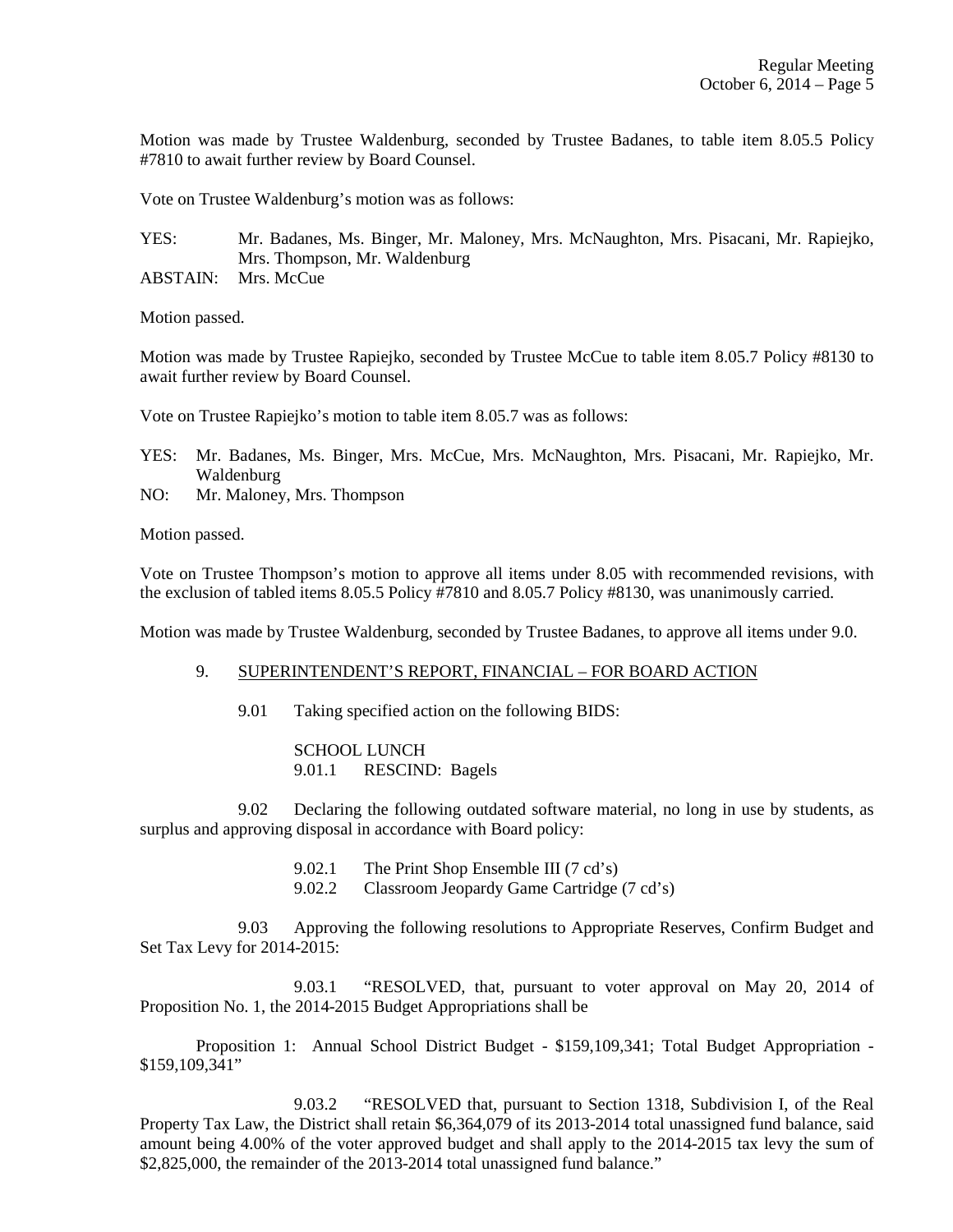9.03.3 "RESOLVED that, pursuant to Subdivision 12 of Section 1604 of the Education Law, the estimated receipts, including the application of the remaining unassigned fund balance as determined above in 9.03.2, and the required levy of taxes for school district purposes, be established as follows:

Estimated Receipts - \$20,486,174 Tax Levy (includes estimated STAR reimbursement of \$9,925,000) - \$138,623,167"

 9.03.4 "RESOLVED that, pursuant to 259 and Subdivision 5(a), Section 1804 of the Education Law, the following additional tax levy also be established:

For School District Library as requested by Library Trustees – \$9,469,300"

 9.03.5 "RESOLVED that, pursuant to Section 8 of the Suffolk County Tax Act and based upon the assessed valuation which has been certified to the District by the Town Assessor, the following computed tax rate per \$100 of assessed valuations be adopted and order certified to the Supervisor of the Town, together with dollar amounts to be raised by the President of the Board:

For Regular School Purposes: Amount to be levied - \$138,623,137; Estimated Tax Rate/\$100 AV - \$171.851

For School District Public Library: Amount to be levied - \$9,469,300; Estimated Tax Rate/\$100 AV \$11.739"

9.04 Receiving the following donations to the District:

 9.04.1 \$5,000.00 from Alex Spanko to the Leslie Spanko Memorial Scholarship 9.04.2 \$100.00 from Anthony and Nancy Mupo to the Leslie Spanko Memorial

Scholarship

 9.04.3 An Education Work Station 24" Full Color Poster and Banner Printing System, laminating film, mounting film, adhesive film, quick dry photo gloss film, delivery, installation and training from the Dickinson Avenue PTA to Dickinson Avenue Elementary School, value estimated by the donor to be \$4,894.94

Motion was made by Trustee Rapiejko, seconded by Trustee Thompson, to table item 9.04.3.

Unanimously carried.

9.05 Approving the following resolution:

 "RESOLVED, that the Board of Education accept the rebate of \$1,000 from the CollegeBoard and increase the 2014-2015 budget code A2810.5030.30.3202 by \$1,000.00

 RESOLVED, that the Board of Education hereby approves an increase in the revenue code A2770 of the 2014-2015 budget by \$1,000 with the understanding that this CollegeBoard rebate is intended to be used to purchase educational supplies in order to facilitate the administration of future AP exams"

9.06 Approving the following resolution:

 "RESOLVED, that the Board of Education accept the donation of \$1,292.31 toward the purchase of classroom supplies for Pulaski Road School and increase the 2014-2015 budget code A2110.5030.16.0200 by \$1,292.31 for this purpose.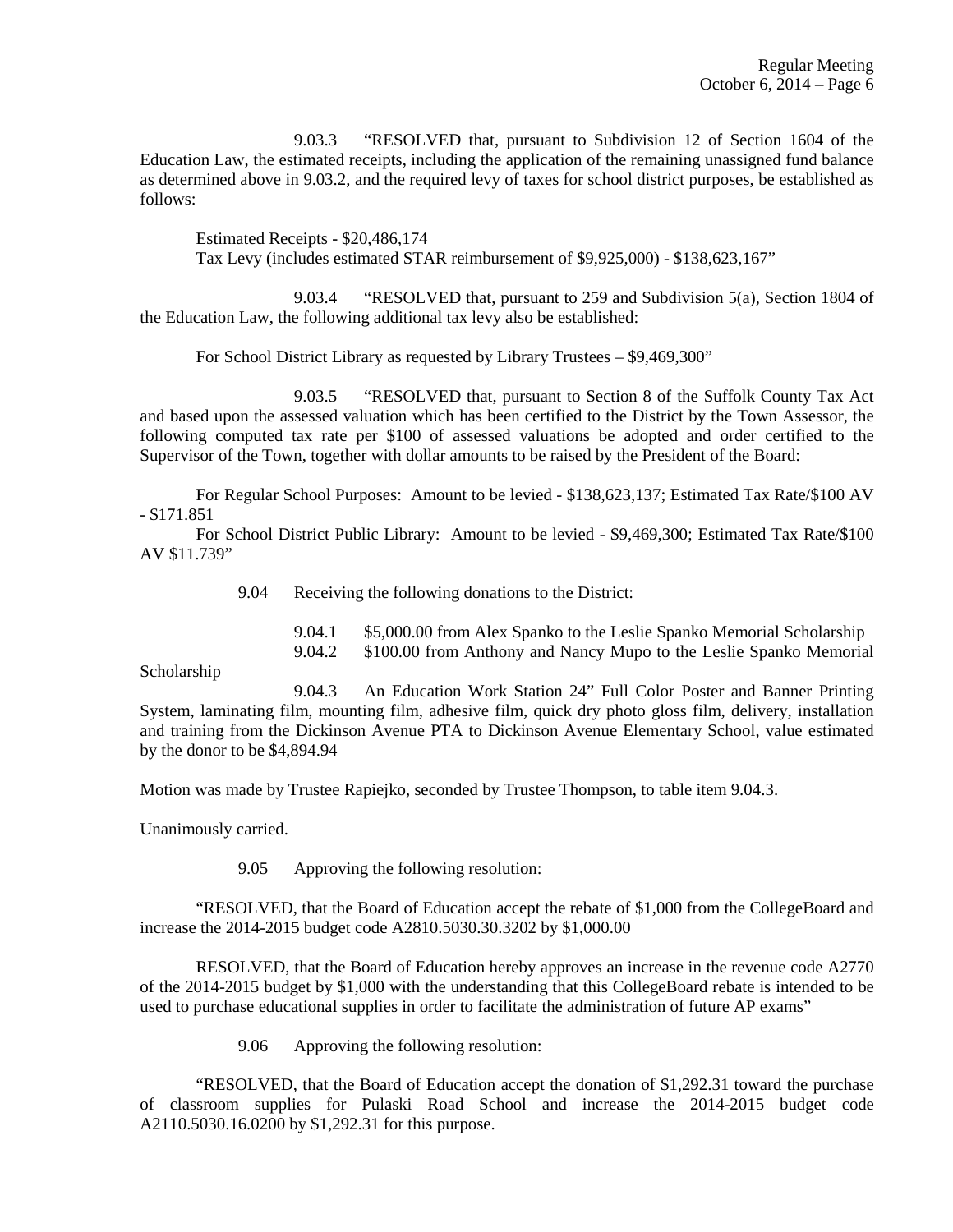RESOLVED, that the Board of Education hereby approves an increase in the revenue code A2705 of the 2014-2015 budget by \$1,292.31 with the understanding that this increase in revenue is the result of Pulaski Road School participation in the Stop and Shop A+ School Rewards Program."

9.07 Approving the following resolution:

 "RESOLVED, that the Board of Education accept the donation of \$1,006.08 toward the purchase of classroom supplies for Pulaski Road School and increase the 2014-2015 budget code A2110.5030.16.0200 by \$1,006.08 for this purpose.

 RESOLVED, that the Board of Education hereby approves an increase in the revenue code A2705 of the 2014-2015 budget by \$1,006.08 with the understanding that this increase in revenue is the result of Pulaski Road School participation in Target Take Charge of Education Program"

9.08 Approving the following resolution:

 "RESOLVED, that the Board of Education accept the donation of \$353.87 toward the purchase of classroom supplies for East Northport Middle School and increase the 2014-2015 budget code A2110.5030.21.0300 by \$353.87 for this purpose.

 RESOLVED, that the Board of Education hereby approves an increase in the revenue code A2705 of the 2014-2015 budget by \$353.87 with the understanding that this increase in revenue is the result of the East Northport Middle School participation in Target Take Charge of Education Program"

9.09 Approving the following resolution:

 "RESOLVED, that the Board of Education accept the donation of \$937.96 toward the purchase of classroom supplies for Fifth Avenue School and increase the 2014-2015 budget code A2110.5030.12.0200 by \$937.96 for this purpose.

 RESOLVED, that the Board of Education hereby approves an increase in the revenue code A2705 of the 2014-2015 budget by \$937.96 with the understanding that this increase in revenue is the result of the Fifth Avenue School participation in Target Take Charge of Education Program"

9.10 Approving the following resolution:

 "RESOLVED, that the Board of Education accept the donation of \$771.81 toward the purchase of classroom supplies for Bellerose Avenue School and increase the 2014-2015 budget code A2110.5030.17.0200 by \$771.81 for this purpose.

 RESOLVED, that the Board of Education hereby approves an increase in the revenue code A2705 of the 2014-2015 budget by \$771.81 with the understanding that this increase in revenue is the result of the Bellerose Avenue School participation in Target Take Charge of Education Program"

 9.11 Approving a Lemelson-MIT InvenTeam Grant Program science research grant application in the amount of \$10,000 which will be used to invent technological solutions to real-world problems of their own choosing

 9.12 Approving a 2014-2015 Supplementary Education Services Agreement between the Northport-East Northport Union Free School District and St. James Tutoring, Inc./Education at Mather (SSS)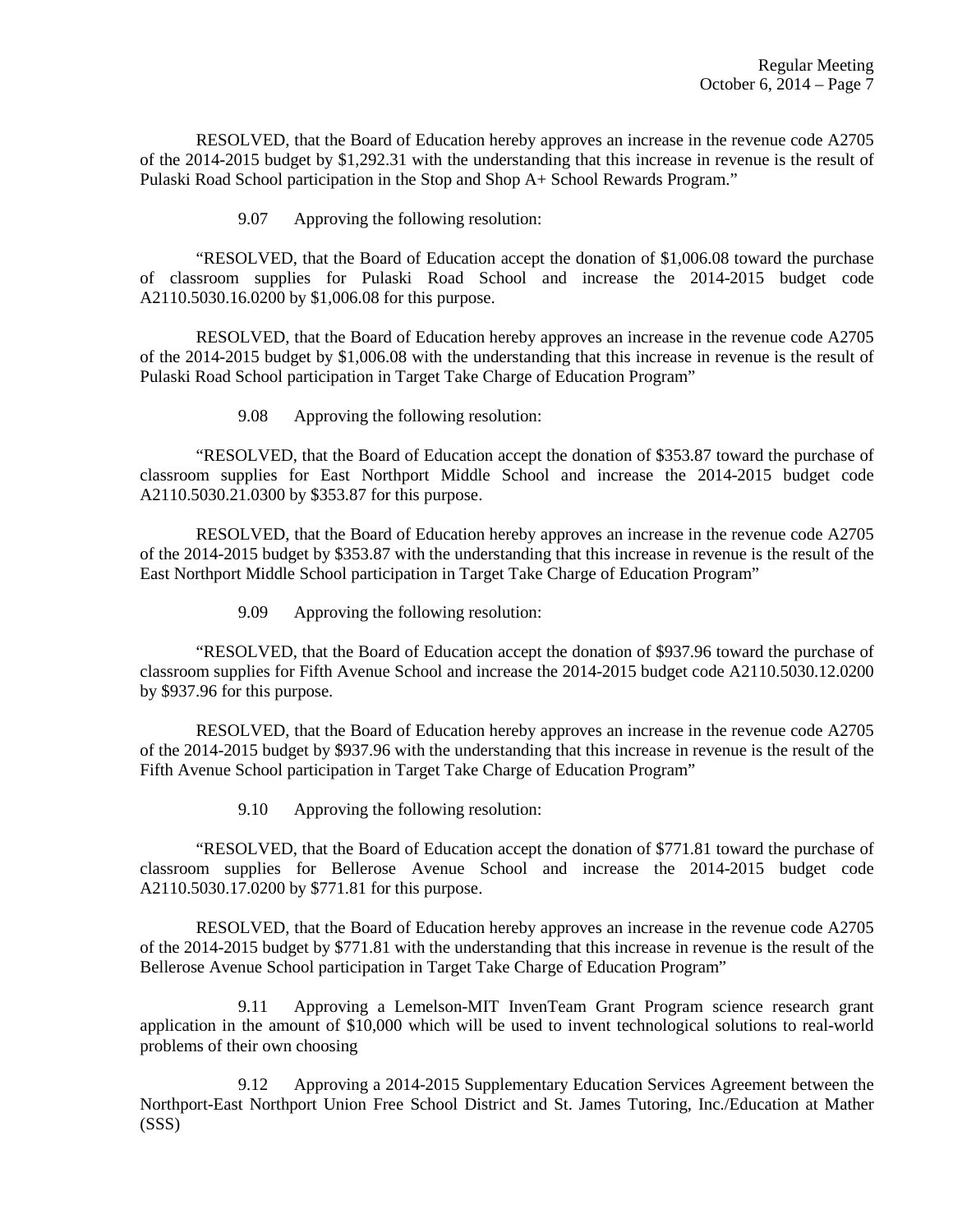9.13 Approving a 2014-2015 Supplementary Education Services Agreement between the Northport-East Northport Union Free School District and Islip Tutoring Services, Inc. (SSS)

 9.14 Approving a Hearing Officer Agreement between the Northport-East Northport Union Free School District and Spirn & Spirn, Counsellors at Law

 9.15 Approving a 2014-2015 Supplementary Education Services Agreement between the Northport-East Northport Union Free School District and Horizon Intertainment (NHS)

 9.16 Approving a 2014-2015 Special Education Services Contract between the Board of Education of the Northport-East Northport Union Free School District and the Board of Education of the Commack Union Free School District

 9.17 Approving a 2014-2015 Agreement between the Northport-East Northport Union Free School District and Eden II School for Autistic Children, Inc.

 9.18 Approving a July 1, 2014 through August 30, 2014 Tuition Contract for Special Education Services between the Board of Education of the Commack Union Free School District and the Board of Education of the Northport-East Northport Union Free School District

 9.19 Approving a 2014-2015 Tuition Contract for Special Education Services between the Board of Education of the Commack Union Free School District and the Board of Education of the Northport-East Northport Union Free School District

 9.20 Approving the Quarterly Budget Transfer Report for the period April 1, 2014 to June 30, 2014

- 9.21 Approving transfer of general fund appropriations in the 2014-2015 budget
- 9.22 Approving the End of Year Transfer of Funds to balance the 2013-2014 budget

Vote on Trustee Waldenburg's motion to approve all items under 9.0, with the exception or tabled item 9.04.3, was unanimously carried.

# 10. SUPERINTENDENT'S REPORT - FOR INFORMATION ONLY

- 10.01 Schedule H Use of Facilities
- 11. UNFINISHED BUSINESS

Trustee Badanes commended Northport High School Principal Irene McLaughlin for an outstanding high school open house.

Trustee Maloney inquired about the Operations and Maintenance Committee Meeting schedule.

Assistant Superintendent for Business Kathleen Molander stated that the first meeting is proposed for October 28<sup>th</sup>. There will be four meetings throughout the year and those dates are in the process of being formalized.

### 12. NEW BUSINESS

Superintendent McDermott stated that the District received an e-mail from the Northport Fire Department requesting the use of the District's snow fencing for the  $125<sup>th</sup>$  celebration of the Fire Department.